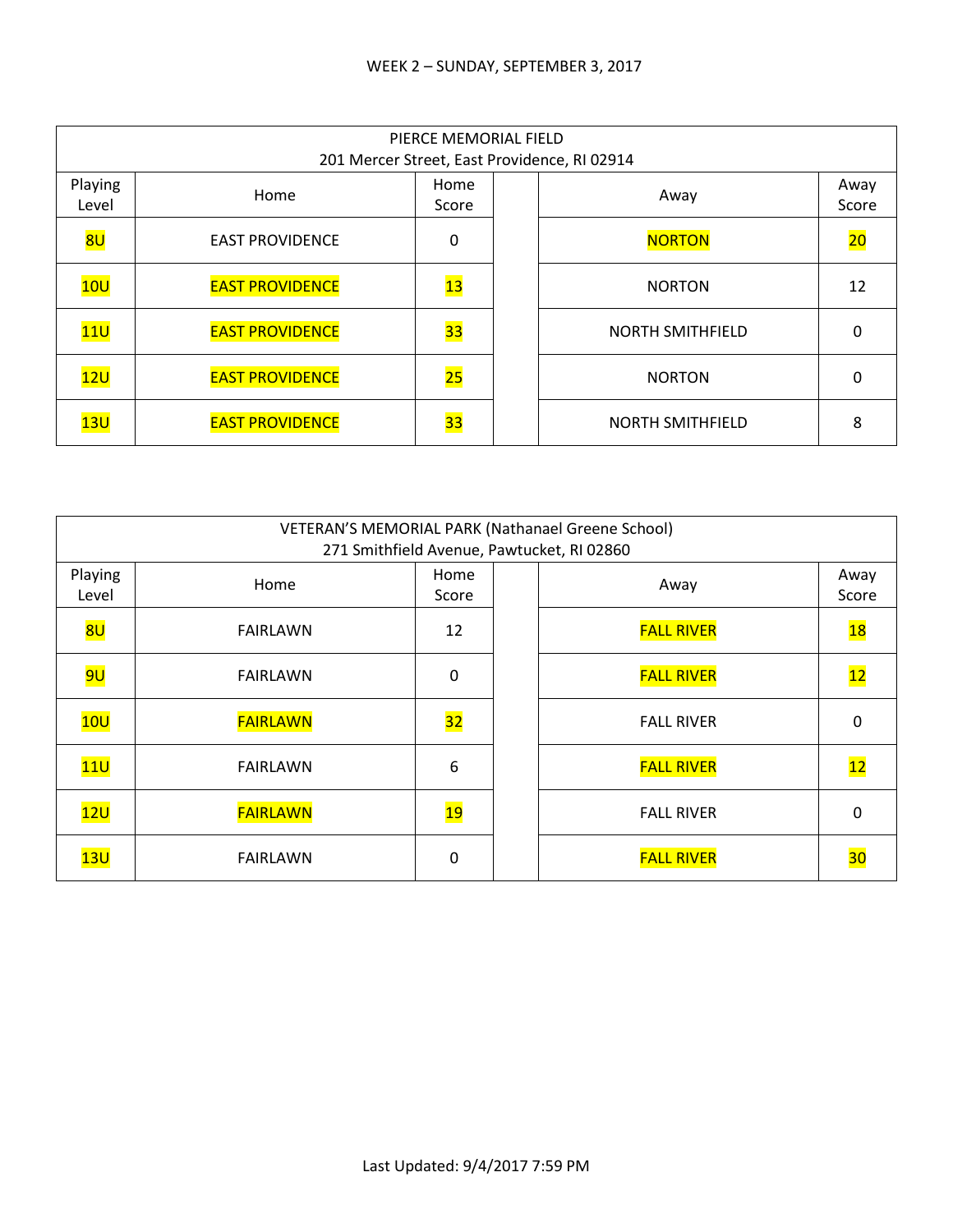|                  | <b>OLD KILLINGLY HIGH SCHOOL</b><br>79 Westfield Avenue, Danielson, CT 06239 |               |  |                                |               |  |  |
|------------------|------------------------------------------------------------------------------|---------------|--|--------------------------------|---------------|--|--|
| Playing<br>Level | Home                                                                         | Home<br>Score |  | Away                           | Away<br>Score |  |  |
| 8U               | KILLINGLY - BROOKLYN                                                         |               |  | <b>JOHNSTON</b>                | <b>33</b>     |  |  |
| <mark>9U</mark>  | <b>KILLINGLY - BROOKLYN</b>                                                  | 32            |  | <b>JOHNSTON</b>                | 12            |  |  |
| 10U              | <b>KILLINGLY - BROOKLYN</b>                                                  | 32            |  | <b>EXETER / WEST GREENWICH</b> | O             |  |  |
| 12U              | KILLINGLY - BROOKLYN                                                         | 0             |  | <b>JOHNSTON</b>                |               |  |  |
| 13U              | <b>KILLINGLY - BROOKLYN</b>                                                  | 12            |  | <b>EXETER / WEST GREENWICH</b> |               |  |  |

|                  | LINCOLN HIGH SCHOOL<br>135 Old River Road, Lincoln, RI 02865 |                 |  |                         |               |  |  |
|------------------|--------------------------------------------------------------|-----------------|--|-------------------------|---------------|--|--|
| Playing<br>Level | Home                                                         | Home<br>Score   |  | Away                    | Away<br>Score |  |  |
| 8U               | <b>LINCOLN</b>                                               | 7               |  | <b>NORTH SMITHFIELD</b> | 20            |  |  |
| <mark>9U</mark>  | <b>LINCOLN</b>                                               | 25              |  | <b>NORTH SMITHFIELD</b> | 0             |  |  |
| 10U              | <b>LINCOLN</b>                                               | $\overline{20}$ |  | <b>JOHNSTON</b>         | 0             |  |  |
| 12U              | <b>LINCOLN</b>                                               | 13              |  | <b>NEW BEDFORD</b>      | 0             |  |  |
| 13U              | <b>LINCOLN</b>                                               | $\overline{26}$ |  | <b>JOHNSTON</b>         | 0             |  |  |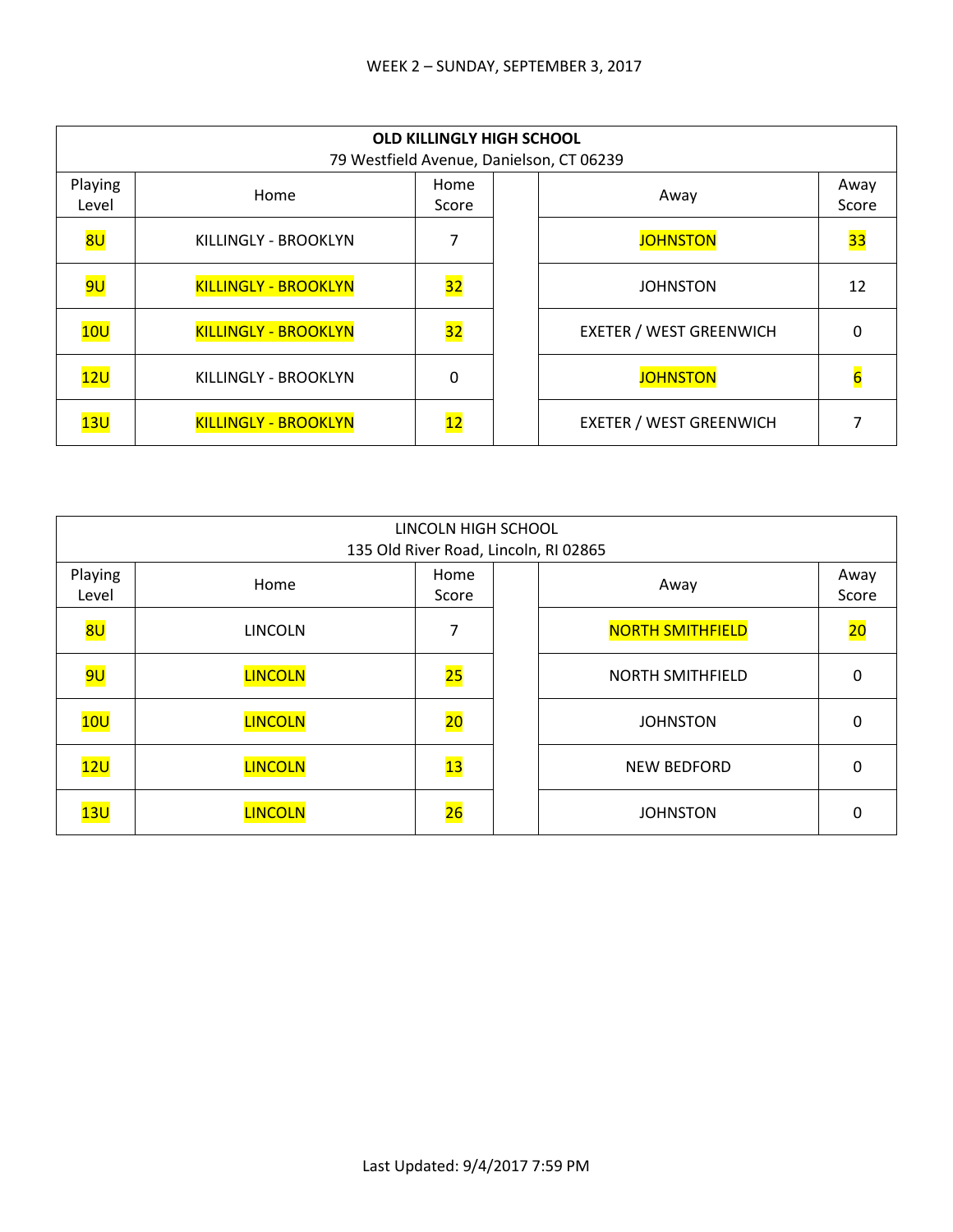|                  | NORTH PROVIDENCE HIGH SCHOOL<br>1828 Mineral Spring Avenue, North Providence, RI 02904 |               |  |                         |               |  |  |
|------------------|----------------------------------------------------------------------------------------|---------------|--|-------------------------|---------------|--|--|
| Playing<br>Level | Home                                                                                   | Home<br>Score |  | Away                    | Away<br>Score |  |  |
| 9U               | <b>NORTH PROVIDENCE</b>                                                                | 0             |  | <b>NEW BEDFORD</b>      | 19            |  |  |
| 11 <sub>U</sub>  | <b>NORTH PROVIDENCE</b>                                                                | $\Omega$      |  | <b>NEW BEDFORD</b>      | 22            |  |  |
| 12U              | <b>NORTH PROVIDENCE</b>                                                                | 0             |  | <b>CENTRAL FALLS</b>    | 26            |  |  |
| 13U              | <b>CLCF</b>                                                                            | 0             |  | <b>NEW BEDFORD</b>      | 21            |  |  |
| 14U              | <b>NORTH PROVIDENCE</b>                                                                | 0             |  | <b>PROVIDENCE 49ers</b> | 30            |  |  |

|                  | CITY (CONLEY) STADIUM<br>434 Mt. Pleasant Avenue, Providence, RI 02908 |               |  |                      |                 |  |  |
|------------------|------------------------------------------------------------------------|---------------|--|----------------------|-----------------|--|--|
| Playing<br>Level | Home                                                                   | Home<br>Score |  | Away                 | Away<br>Score   |  |  |
| 8U               | PROVIDENCE 49ers                                                       | 0             |  | <b>DARLINGTON</b>    | 19              |  |  |
| 10U              | <b>PROVIDENCE 49ers</b>                                                | <b>18</b>     |  | <b>DARLINGTON</b>    | 12              |  |  |
| 11 <sub>U</sub>  | PROVIDENCE 49ers                                                       | 6             |  | <b>CENTRAL FALLS</b> | $\overline{12}$ |  |  |
| 12U              | <b>PROVIDENCE 49ers</b>                                                | 30            |  | <b>DARLINGTON</b>    | 0               |  |  |
| 13U              | PROVIDENCE 49ers                                                       | 6             |  | <b>DARLINGTON</b>    | 40              |  |  |